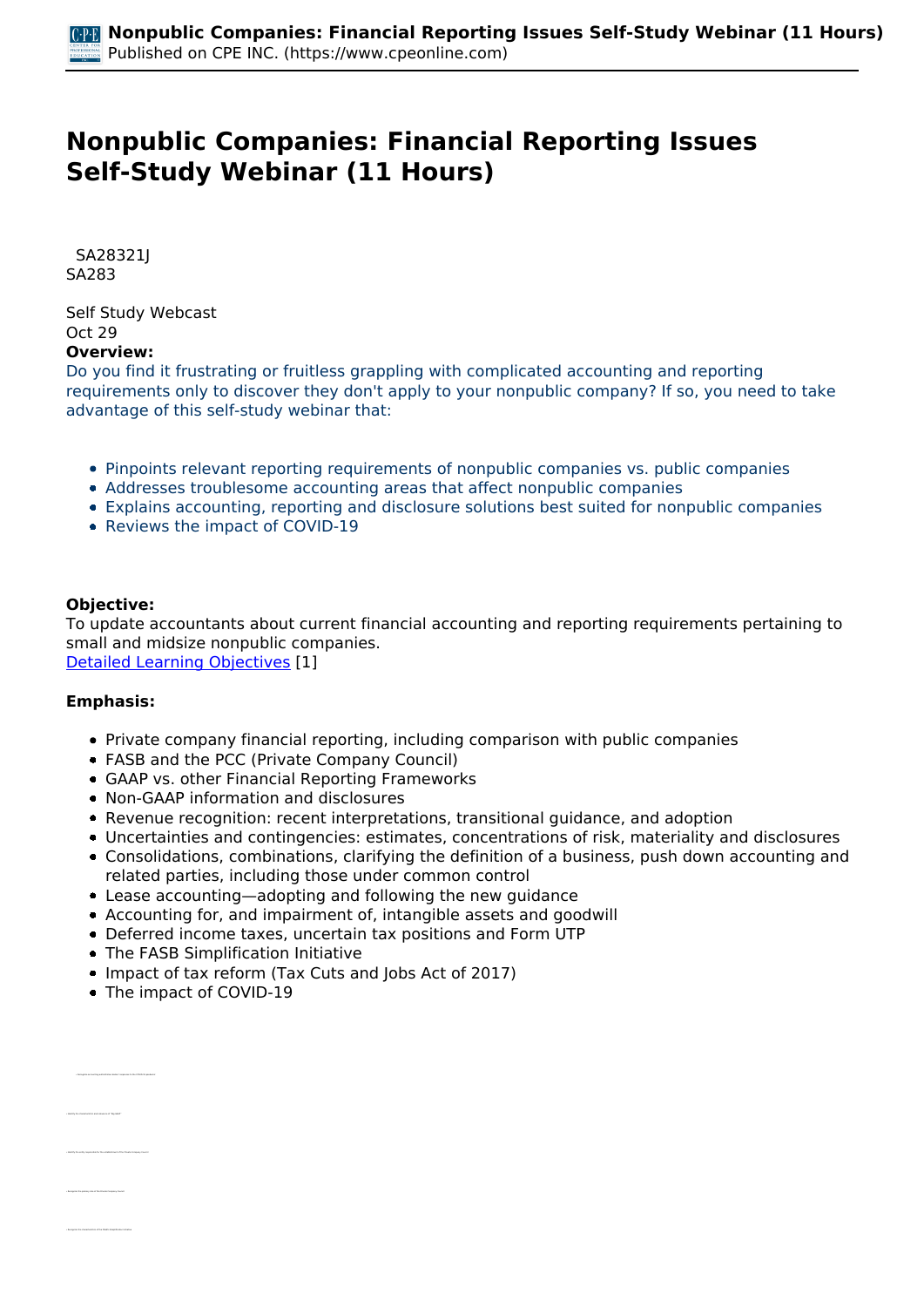

*• Identify common non-GAAP measures • Identify recent SEC guidance regarding the use of non-GAAP measures • Recognize the minimum time threshold for goodwill impairment testing • Identify the steps of impairment testing for goodwill • Recognize triggers for impairment testing for goodwill • Recognize the ASU 2017-04 and ASU 2019-06 alternatives for goodwill impairment testing • Identify specified mandatory disclosures related to intangible assets subject to amortization • Recognize the characteristics of a lease contract • Recognize the classification of leases by lessees • Recognize the frequency with which lease terms are reassessed • Recognize the lessee classification of lease payments in the statement of cash flows • Identify the accounting for operating lease income by lessors • Identify the balance sheet treatment of subleases • Identify the accounting treatment of sale and leaseback transactions • Identify the transition requirements to ASC Topic 842 • Recognize the relevance of revenue guidance found outside of ASC 606 • Identify the factors that indicate a good or service performance obligation is distinct from other performance obligations • Identify the ramifications of performance obligations immaterial in the context of the contract • Recognize the characteristics indicating that an entity should combine two or more contracts and account for them as a single contract • Recognize the implications of a contract with a significant financing component • Recognize the indicators of control of an asset where the performance obligation is satisfied at a point in time • Recognize the necessary amortization period time frame which allows an entity to elect to expense the cost of obtaining a contract • Identify the probability percentage associated with the "more-likely-than-not" threshold • Identify the scope of FIN 45 (ASC 460) guarantees • Recognize the role of and responsibility for the determination of materiality in the preparation of the financial statements*